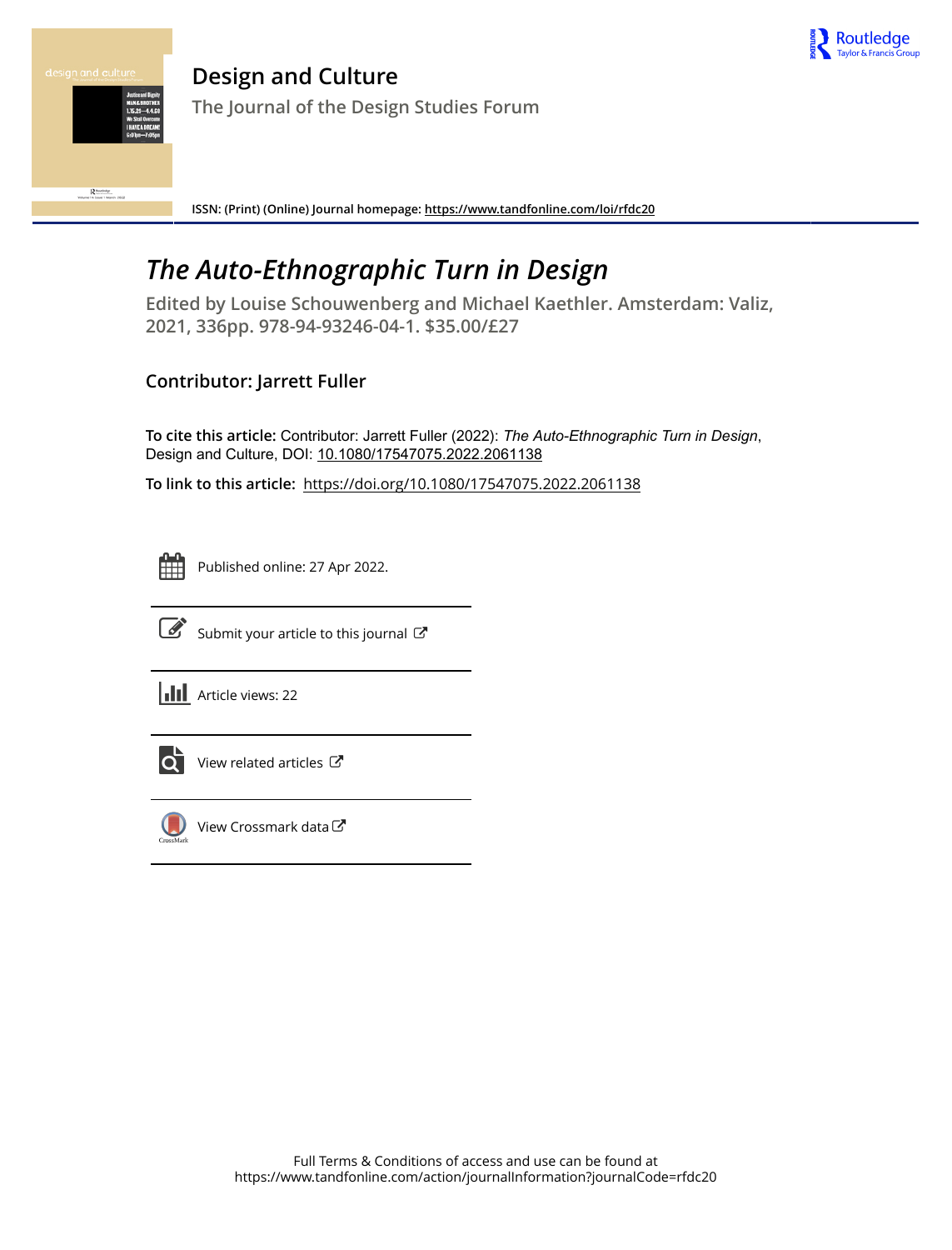

# Book Review

The Auto-Ethnographic Turn in **Design, edited by Louise** Schouwenberg and Michael Kaethler

Amsterdam: Valiz, 2021, 336 pp. 9789493246041. \$35.00/£27

#### Reviewed by Jarrett Fuller

Over the last two decades, the design field has splintered into dozens of subfields so that the term "design" is now frequently modified by adjectives like speculative and critical, discursive and pretense, or it is used to modify nouns like research and fictions. The new book The Auto-Ethnographic Turn in Design, a collection of new essays, interviews, and projects, edited by Louise Schouwenberg, the former head of Contextual Design at Design Academy Eindhoven, and Michael Kaethler, a post-doctoral researcher in the architecture department at KU Leuven, adds yet another new adjective to design while also giving designers a new framework and theoretical scaffolding for the kinds of alternative design practices that operate outside the traditional commercial context.

Auto-ethnographic design (the editors and contributors use both the phrase "auto-ethnographic turn in design" and the term "auto-ethnographic design" interchangeably throughout the book), as Schouwenberg and Kaethler define

Jarrett Fuller is an Assistant Professor of Graphic Design at North Carolina State University. [jwfulle3@ncsu.edu](mailto:jwfulle3.edu) © 2022 Jarrett Fuller DOI: [10.1080/17547075.2022.2061138](https://doi.org/10.1080/17547075.2022.2061138)

Check for updates

 $\mathbf -$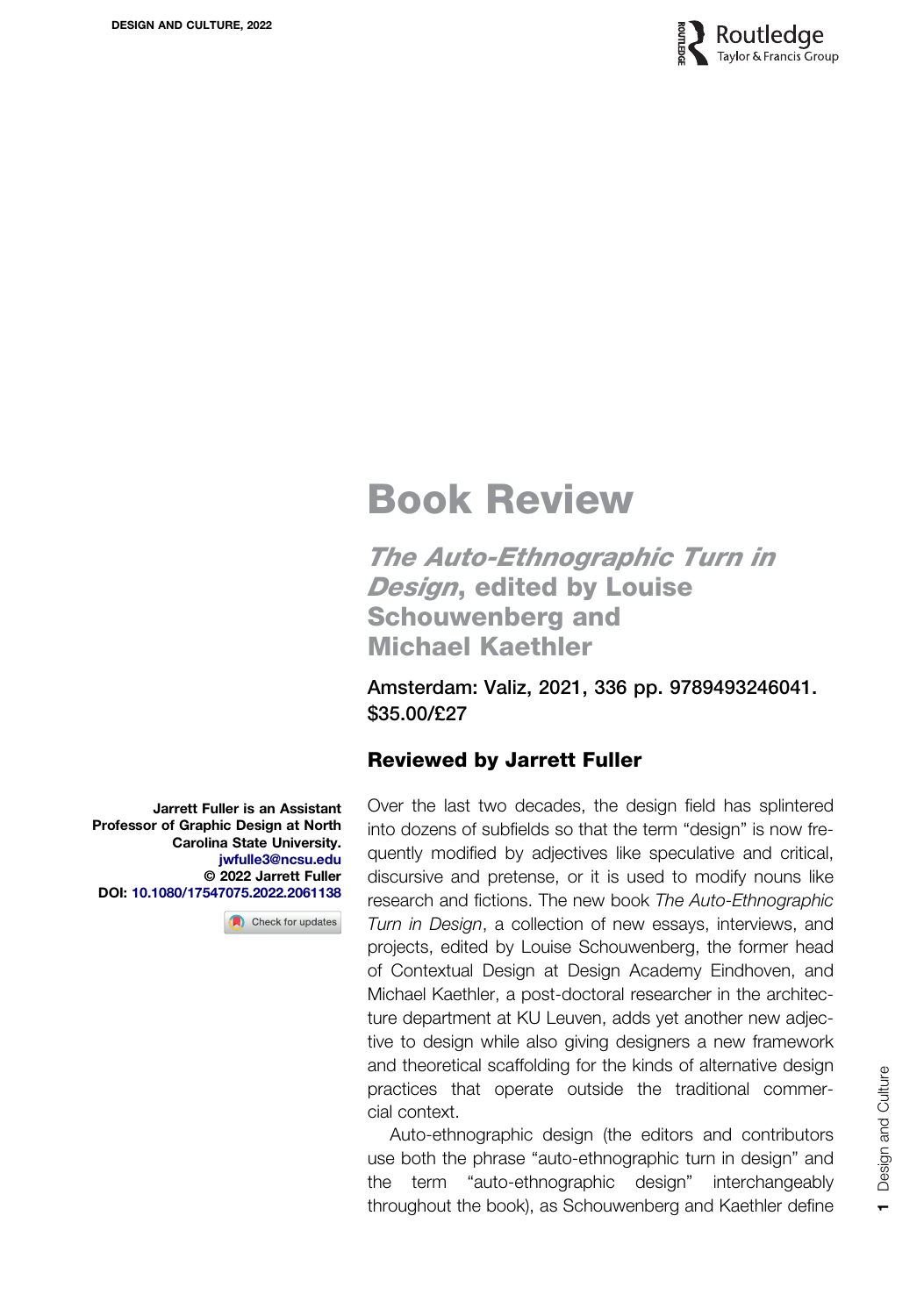<span id="page-2-0"></span>it, builds upon theories of "relational, speculative, critical, and social design," but differs in that it resists "the pragmatic knee-jerk response to focus the act of designing on externalities – be it a design brief, a market niche, or a social or political issue." (19) It introduces a new area of study that situates the designer not outside of the project but firmly in the middle of it. Auto-ethnography, here, asks the researcher or designer to interrogate themself and their position in the world first, which Schouwengerg and Kaethler contrast to historical processes in both ethnography and design that first look outward. "This approach closely tethers research with creative personal expression," they continue, "forging deeply intimate objects that research and communicate personal sentiments, traumas, fears, obsessions, hopes, fascinations, passions, and more." (21) Compare this with, for example, the process of discursive design as articulated by Bruce and Stephanie Tharp; it also builds upon speculative and critical design frameworks but treats the design objects as anthropological studies meant to generate discussion for a particular audience (Tharp and Tharp [2019,](#page-4-0) 73). In this mode, the designer's own worldview or ideology becomes secondary. Likewise, Anthony Dunne and Fiona Raby speak of speculative design as a type of futurist foresight that can "open up new perspectives on what are sometimes called wicked problems" (Dunne and Raby [2014,](#page-4-0) 2), again positioning the design process as a tool to solve external problems for an imagined other. Auto-ethnographic design foregoes wicked problems in favor of "understanding individuals or groups on a personal level," (p. 21) prioritizing the designer's own intuition as a creative force within the designing process. In other words, the auto-ethnographic turn unites design as both an expressive act and a type of research process. Much like other alternative design practices, Schouwengerg and Kaethler position auto-ethnographic design as a practice that blends formal experimentation, critical dialogue, and the social sciences to create a critical lens through which to explore the increasingly complex world. The effect is to challenge "some of the fundamentals of certain design practices and questions how we evaluate and assess design projects." (19)

What Schouwenberg and Kaethler begin to identify here is the intersection of tensions in design pedagogy and practice between art and science, creativity and research. Should contemporary design practice and pedagogy be rooted in the arts or in the social sciences? Is the role of the designer one of creative expression or rigorously conducted research? For the editors of this book, the answer to these questions is "both." As research processes have become a central component of design education, this research is often positioned as being in-service of a problem to be solved (client-facing work) or as a type of scholarly endeavor (generating new knowledge about design practice itself) that leaves little room for creative expression (Blauvelt and Davis [1997\)](#page-4-0). Auto-ethnographic design proposes that creative expression, too, can be considered a type of research.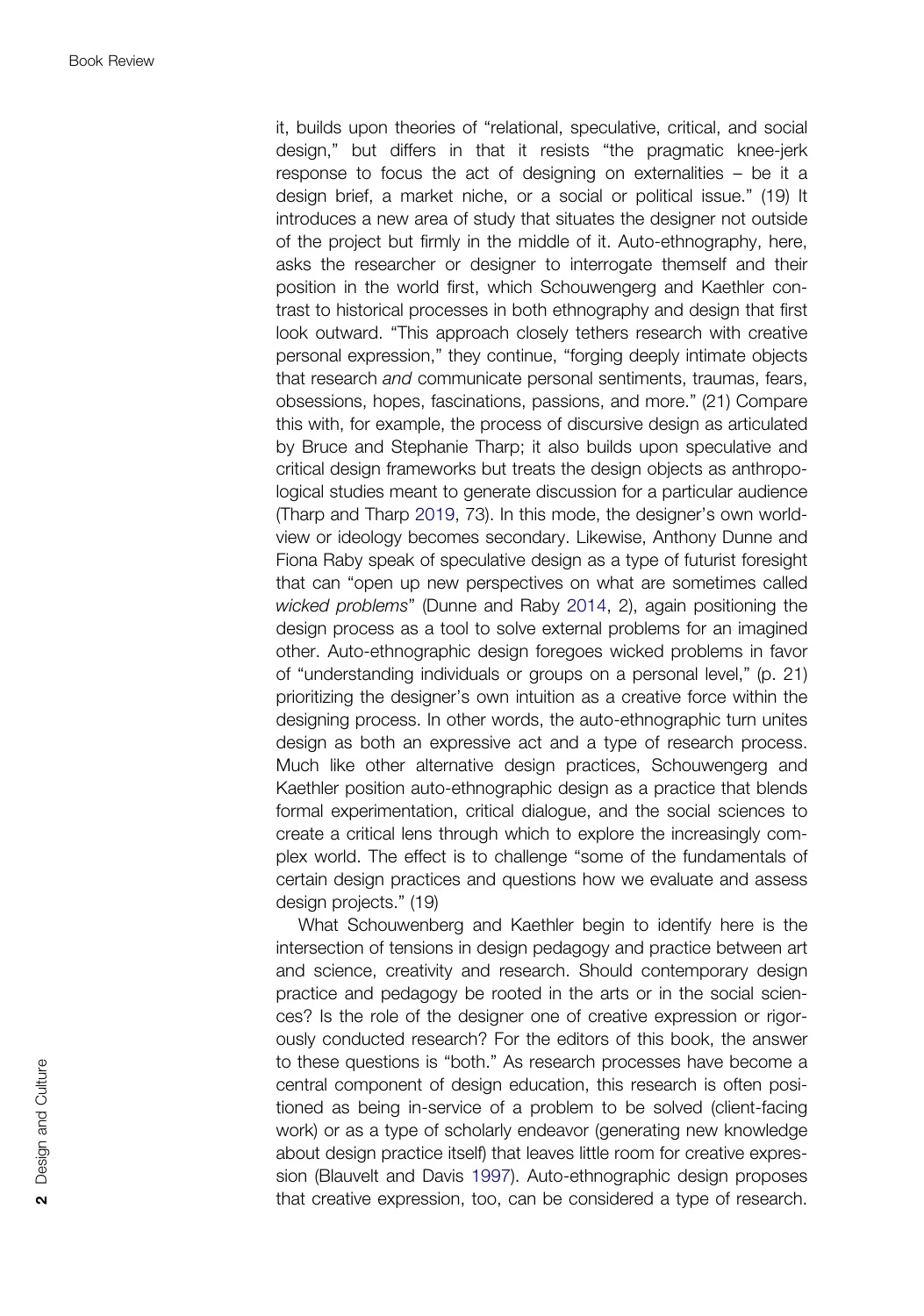<span id="page-3-0"></span>In addition to supporting commercial commissions or contextualizing user-needs, research can also be a form of reflection and creative generation. "We considered design a practice of cultural critique," writes Schouwenberg in discussing the curriculum she developed on auto-ethnography in design. "We stressed the importance of designers formulating their own agendas and ideals and of basing theses on personal interests and artistic talents." (32)

This approach resurrects the decades-long question of authorship within design practice. Where the discourse around "authorship" in design during the 1990s, for example, looked for individual agency through stylistic – or aesthetic and visual – devices (Rock [1996\)](#page-4-0), auto-ethnographic design pushes against this concept, repositioning authorship not merely as stylistic control but as accepting ownership for the work by encouraging designers to understand both their place in the project and the project's place within a larger system, be it cultural, political, or economic. As designer Konstantin Grcic says in his included interview: "Designers are not mere mediators … not taking a position is a problem of our times. An author is the one who takes an outspoken position." (82) But Oli Stratford sees a difference between authorship and auto-ethnographic design which, he explains, "emphasizes that outwardness in a way authorship doesn't make quite so explicit … there's a risk that authorship could be misunderstood as emphasizing expressiveness for expressiveness's sake, without the same inclination towards research." (62) Historically, when the designer was visible in the process, they became a "star" (as in the starchitect), known primarily for their signature style or aesthetic innovation (Rock [1996](#page-4-0)). Authorship within an auto-ethnographic context as proposed here forgoes questions of style in favor of an attempt to legitimize personal experiences as integral to design production and research development. (26)

The book is divided into two sections: "Ideas and Dialogues" and "Projects and Practices." The "Ideas and Dialogues" section includes short interviews and essays from a variety of contributors, including Portugal-based anthropologist Andrea Gaspar, who draws comparisons between art and design processes and scientific and technical processes, and the designer Gabriel Maher, who writes about challenging power narratives in design practices. The work included in the "Projects and Practices" section explores contemporary cultural issues and deeply personal questions of identity and agency outside traditional modes of design practice, demonstrating the diversity of approaches available within auto-ethnographic design. Designer Weixiao Shen's project, Underneath Another Moon (2020), for example, blends video, sculpture, and installation in a meditation on modernity through the lens of her grandparent's bathroom. Or consider Hsin Min Chan's project, To-be-looked-at-ness (2020–2021), a massive sculptural garment collaged with textures, patterns, and imagery that was installed with the designer physically sitting in the middle, raising questions of identity in the age of COVID-19. While